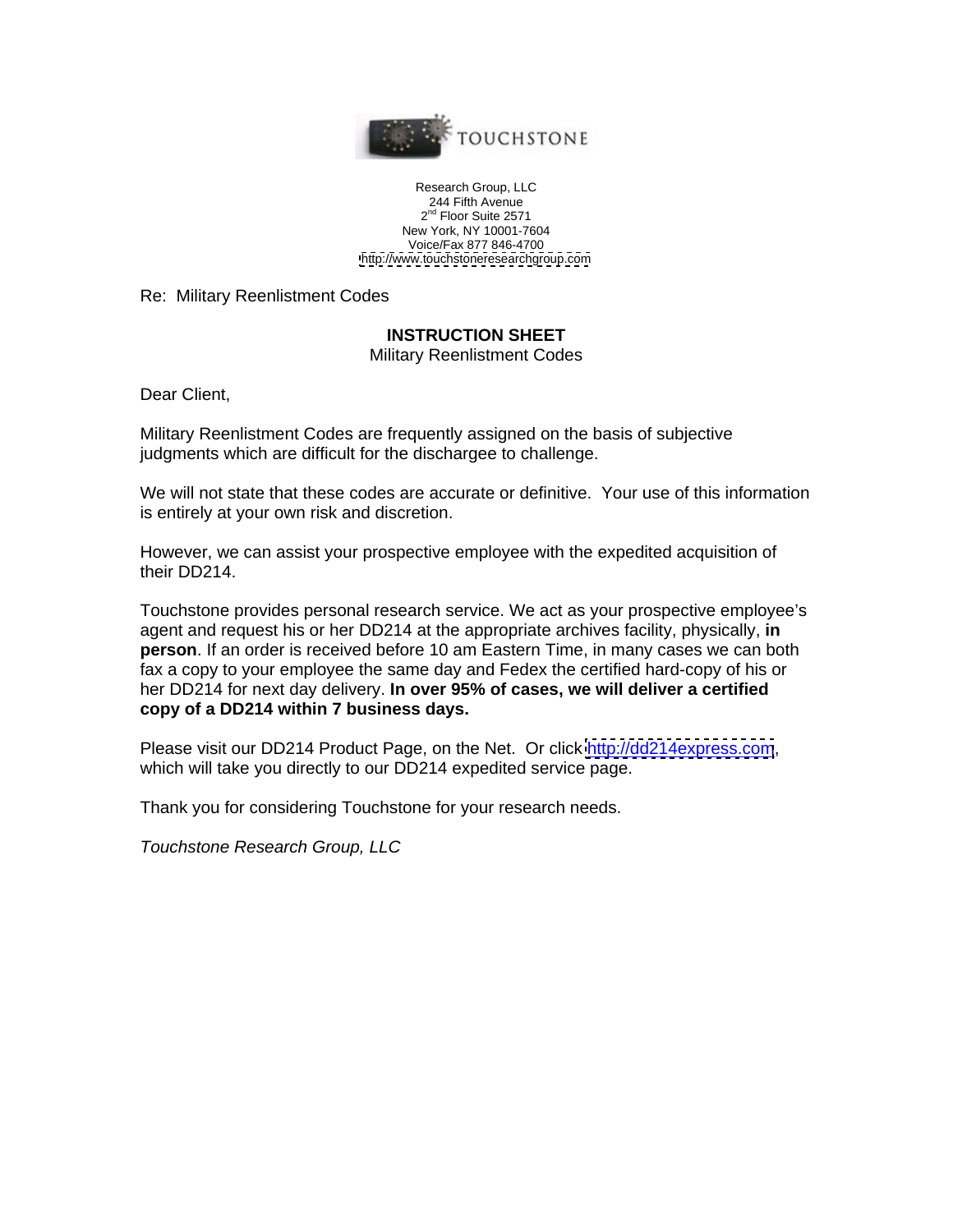## **Army Reenlistment Codes**

These codes are contained on military discharge documents and determine whether or not one may reenlist or enlist in a military service at a later time. In general, those who receive an Army RE Code of 1 may reenlist in the Army or another service with no problem. Individuals with an Army RE Code of "2" may usually reenlist in the Army or another service with various restrictions, or if the circumstances which resulted in the code no longer apply. Individuals with an RE Code of "3" can normally reenlist in the Army or another Service, but will probably require a waiver to be processed. Individuals with an Army RE Code of "4" are normally not eligible to reenlist in the Army, nor join another service.

RE-1 - Individuals who were fully qualified when last separated. Fully qualified for enlistment.

RE-1A - Individuals with over 6 years of service for pay. Fully qualified for enlistment. Ineligible to reenlist for 93 days alter date of separation.

RE-1B - Individuals who have not been tested to verify primary MOS during current term of service. Fully qualified for enlistment.

RE-1C - Individuals separated who do not possess scores of 90 or higher in any 3 or more aptitude areas of thc ASVAB If tested prior to 1 Oct 1980, or scores of 85 or higher in any 3 or more aptitude areas of the ASVAB if tested on or after 1 Oct 80. Fully qualified for enlistment provided otherwise qualified.

RE-2 - Individuals separated for the convenience of the Government in accordance with Chapter 5, AR 635-200, (Chapter 5, 6, 8, 9, 11, 12) and reenlistment is not contemplated. Fully qualified for enlistment/reenlistment (AR 635-200.

RE-2A - Individuals with over 6 years of service for pay who have incurred an additional service requirement and who decline to meet the additional service requirement through reenlistment or extension and were separated prior to 15 Aug 1977. Fully qualified for enlistment. Ineligible to reenlist in grade and for 93 days after date of separation.

RE-2B - Individuals who were fully qualified when last separated. However, reenlistment not authorized at time of separation under enlisted year group management plan. Fully qualified for enlistment.

RE-2C - Individuals who were fully qualified when last separated. However, reenlistment not authorized at time of separation under reenlistment control policy. Civilian: fully qualified for enlistment.

RE-3 - Individuals who are not qualified for continued Army service, but the disqualification is waiverable. Ineligible for enlistment unless a waiver is granted.

RE-3A - Section 1. Individuals who do not possess scores of or higher in any 3 or more aptitude areas of the AQB or the ACB. However, this code is o longer used for this disqualification. Fully qualified for enlistment if mental requirements of table 2-1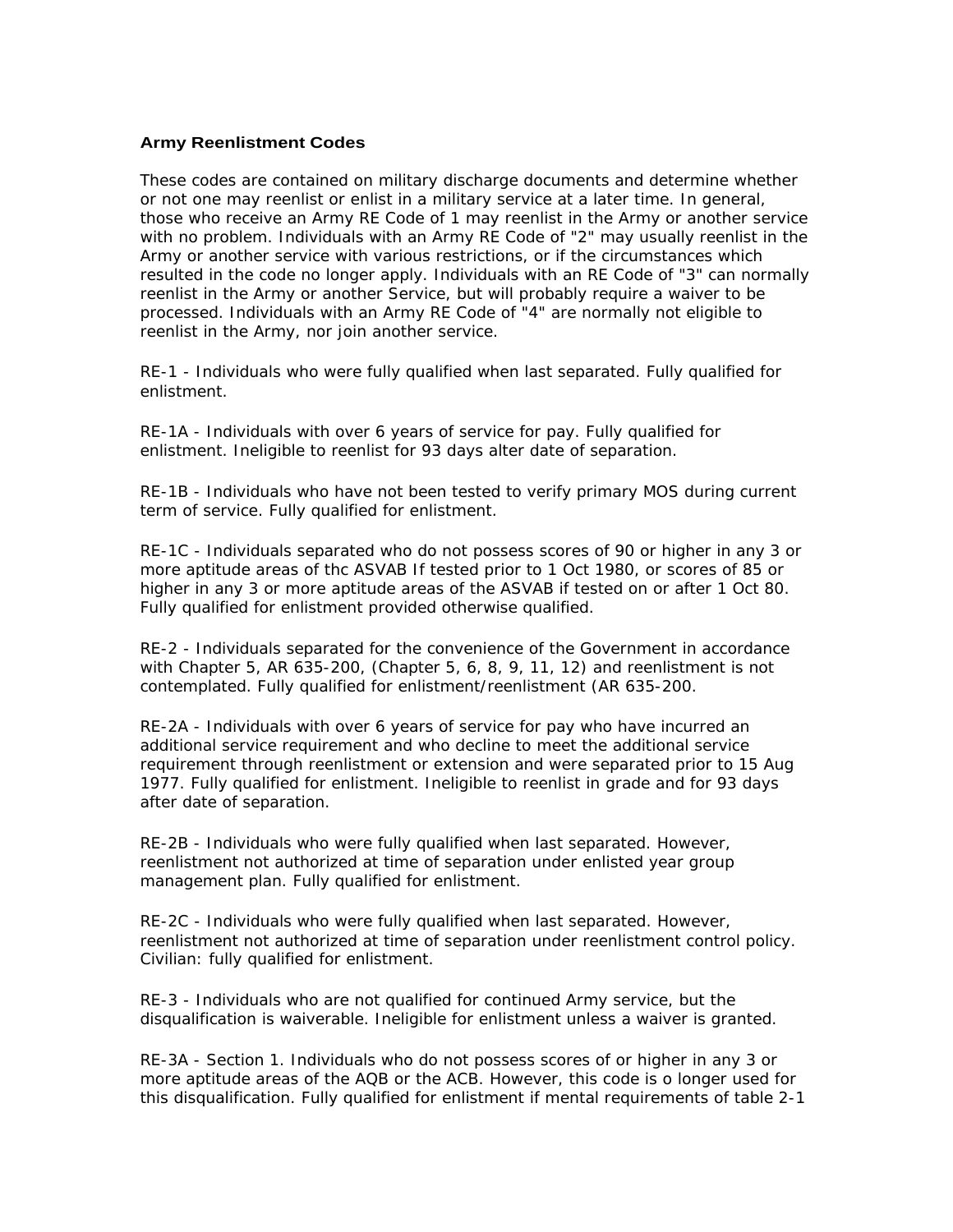can be met. Prior service mental requirements are nonwaiverable. Waiver, if approved, is valid only for the purpose ol providing continuous, unbroken service for RA in-service personnel.

Section 2. Individuals with over 6 years of service for ay who have incurred an additional service requirement and who decline to meet the additional service through reenlistment or extension and were separated on or after 15 Aug 1977. Fully qualified for enlistment. Waiver, if approved, is valid only for the purpose ol providing continuous, unbroken service for RA in-service personnel.

RE-3B - Individuals who have time lost during their last period of service. Ineligible for enlistment unless waiver is granted. (paras 2-7 and 2-8a). Applicable to EM who have time lost during their last period of service.

RE-3C - Individuals who have completed over 4 months service who do not meet the pay grade requirements of Chapter 2), or who have been denied enlistment under Qualitative Screening Process pursuant to Chapter 4 AR 600-200. Ineligible for enlistment unless waiver is granted. Applicable to persons who have completed over 8 months service who do not meet the prior grade and service criterion of the Qualitative Management Program (AR 600-200 Chapter 4).

RE-4 - Individuals separated from last period of service with a nonwaiverable disqualification (refer to AR 601-280). Ineligible for enlistment except as provided for in paragraphs 2-7c and 2-7d. (See waiverable moral and administrative disqualifications.) Disqualification is nonwaivable.

RE-4A - Individuals who did not meet basic eligibility citizenship requirement of Chapter 2, AR 601-280, at time of last separation fram active duty. Ineligible for enlistment unless requirements of table 2-1 can be met. Citizenship requirements are nonwaiverable. Applicable to EM who fail to meet cotizenship requirements.

RE-4R - Individuals retiring after 20 or more years active Federal service (title 10, U.S. Code 3914 or 3917) Ineligible for enlistment.

## **Air Force Reenlistment Codes**

These codes are contained on military discharge documents and determine whether or not one may reenlist or enlist in a military service at a later time. In general, those who receive an Air Force RE Code of 1 may reenlist in the Air Force or another service with no problem. Individuals with an Air Force RE Code of "2" are usually ineligible to reenlist in the Air Force, but might be eligible to join another military service, if the circumstances which resulted in the code no longer apply, or if a waiver is issued. Individuals with an RE Code of "3" can normally reenlist in the Air Force or another Service, but will probably require a waiver to be processed. Individuals with an Air Force RE Code of "4" are normally not eligible to reenlist in the Air Force, nor join another service.

RE-1A - Ineligible to reenlist, but condition waived

RE-1J - Eligible to reenlist but elected to separate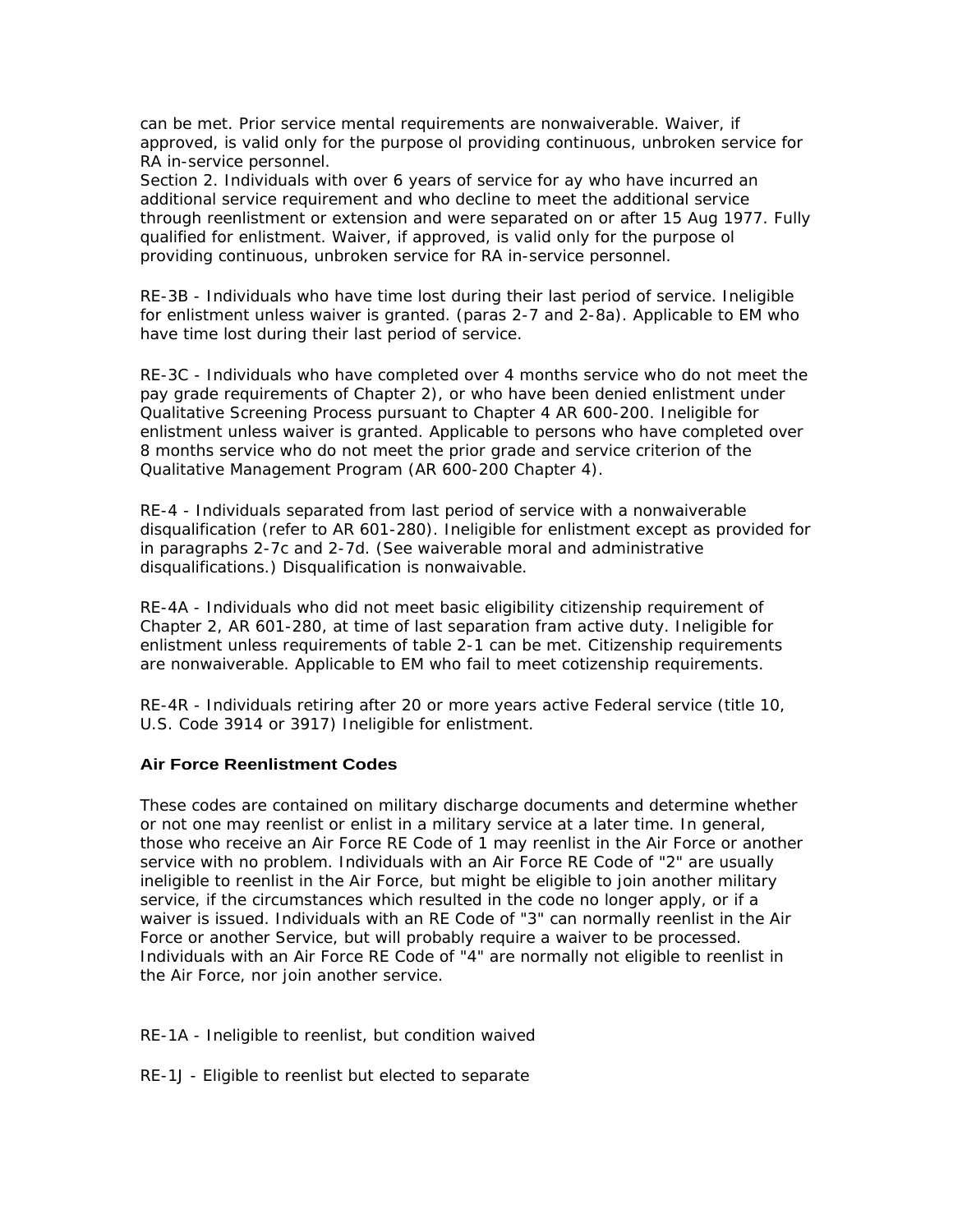RE-1K - Career airmen

RE-1M - Eligible to reenlist

RE-1P- Eligible to reenlist

RE-1Q- Eligible to reenlist

RE-1R- 1st term airmen selected for reenlistment

RE-1T- Eligible to reenlist ANG and WSAFR airmen serving involuntary or involuntary experiment to the contract of the contract of the contract of the contract of the contract of the contract of the contract of the contract of the contract of the contract of the contract of the contract of the contract of

RE-12- recommended for reenlistment

RE-13- recommended for reenlistment

RE-14- recommended for reenlistment

RE-2A- HQ AFPC denied reenlistment oppo for quality reasons

RE-2B- Discharged under General or other-than-honorable conditions

RE-2C- Involuntary separation with Honorable disch

RE-2D- Returned POW w/less 6 months active duty

RE-2E- Serving a period of probation and rehab

RE-2F- Undergoing, or separated while undergoing rehab in a DoD regional confinement fac'y

RE-2G- Participating in Substance Abuse Reorientation and Treatment prog for drugs, or has failed to complete reorientation.

RE-2H- Participating in Substance Abuse Reorientation and Treatment prog for alcohol, or has failed to complete reorien

RE-2I- Non U.S. citizen serving on initial enlistment

RE-2J- Under investigation by mili or civ auth which may result in discharge or court martial

RE-2K- Formally notified of involuntary separation

RE-2L- Civil court charges pending for offense the MCM authorizes confinement; or court martial charges preferred; or court martial conviction under appellate review

RE-2M- Serving sentence or suspended CM sentence; or separated while serving or suspended CM sentence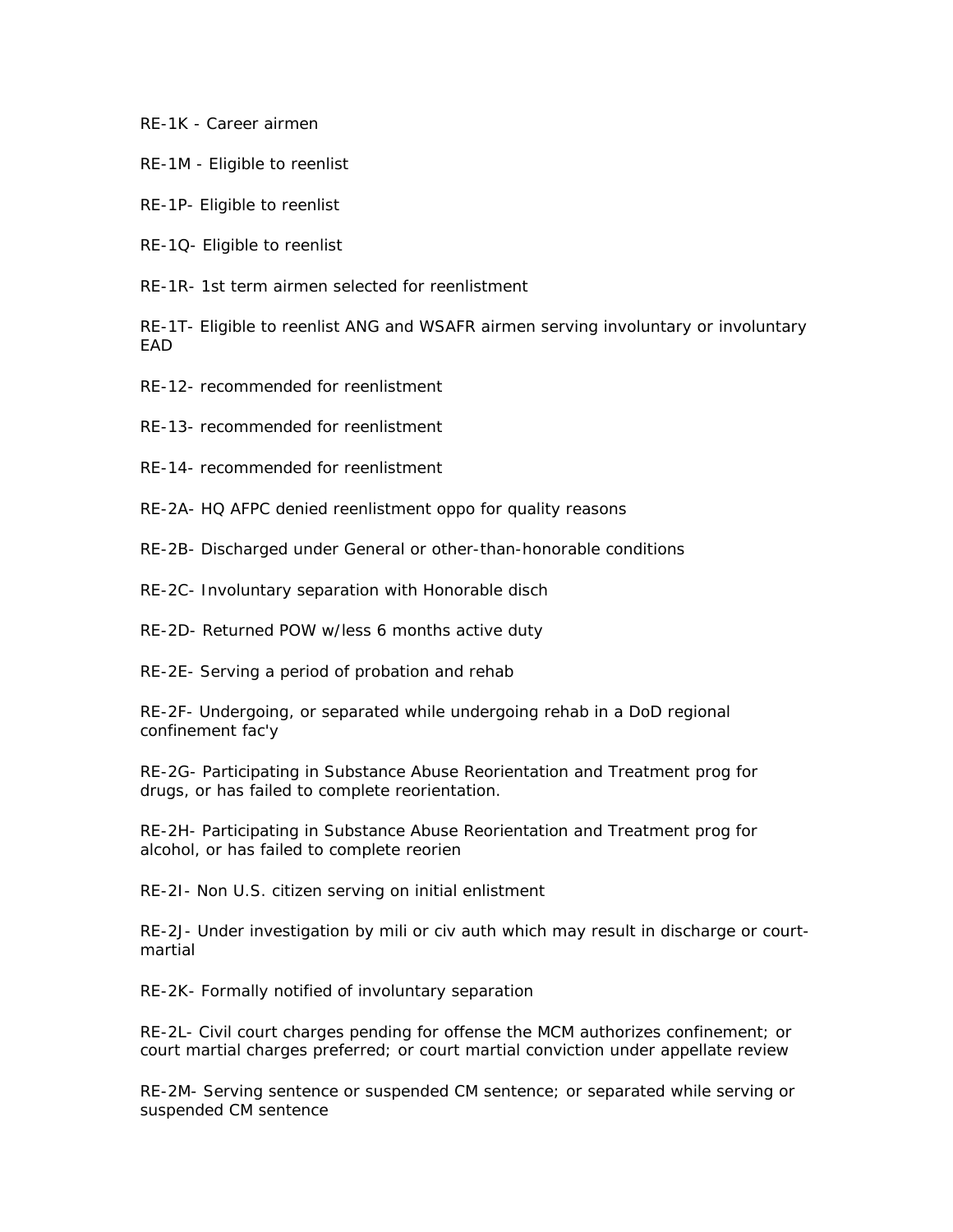RE-2N- Religiouus conscientious objector preclude unrestricted assignment

RE-2P- AWOL; deserter dropped from rolls

RE-2Q- Medically retired or discharged

RE-2R- Airman within 23 months of 55th birthday; completed at least 18 years

RE-2S- Airman within 23 months of 55th birthday; completed at least 18 years

RE-2T- Possesses HYT date of at least 20 years; within 23 months of HYT date

RE-2U- HYT date of at least 20 years

RE-2V- Applied for retirement, or retirement approved

RE-2W- Retired and recalled to active duty

RE-2X- 1st term, 2nd term or career airman considered but not selected for reenlistment

RE-3A- 1st airman separating before 36 months; or 1st term, no prior svc; females learning of pregnancy prior to enlistment

RE-3B- 1st or 2nd term or career airman ineligible to reenlist, ineligibility condition no longer exists

RE-3C- 1st term airman not yet considered under SRP

RE-3D- 2nd term airman who refused to get PCS or TDY retainability

RE-3E- 2nd term or career airman who refused to get retainability for training or retraining or delined to attend PME

RE-3I- Airman selected for reenlistment, by HQ AFPC removed the airman's name from the CJR waiting list within 5 months of DOS

RE-3K- Reserved for use by HQ AFPC or AFB for Correction of Mili Rcds when no other reenlistment eligibility code applies

RE-3S- Separated w/Special Sep Benefit

RE-3V- Separated w/Vol Sep Incentive

RE-4A- Hardship or dependency disch

RE-4B- Exceeding body fat standards disch

RE-4C- Concealment of juvenile rcds; or minority, or faliure to meet phys standards; or failure to obtain 9.0 reading grade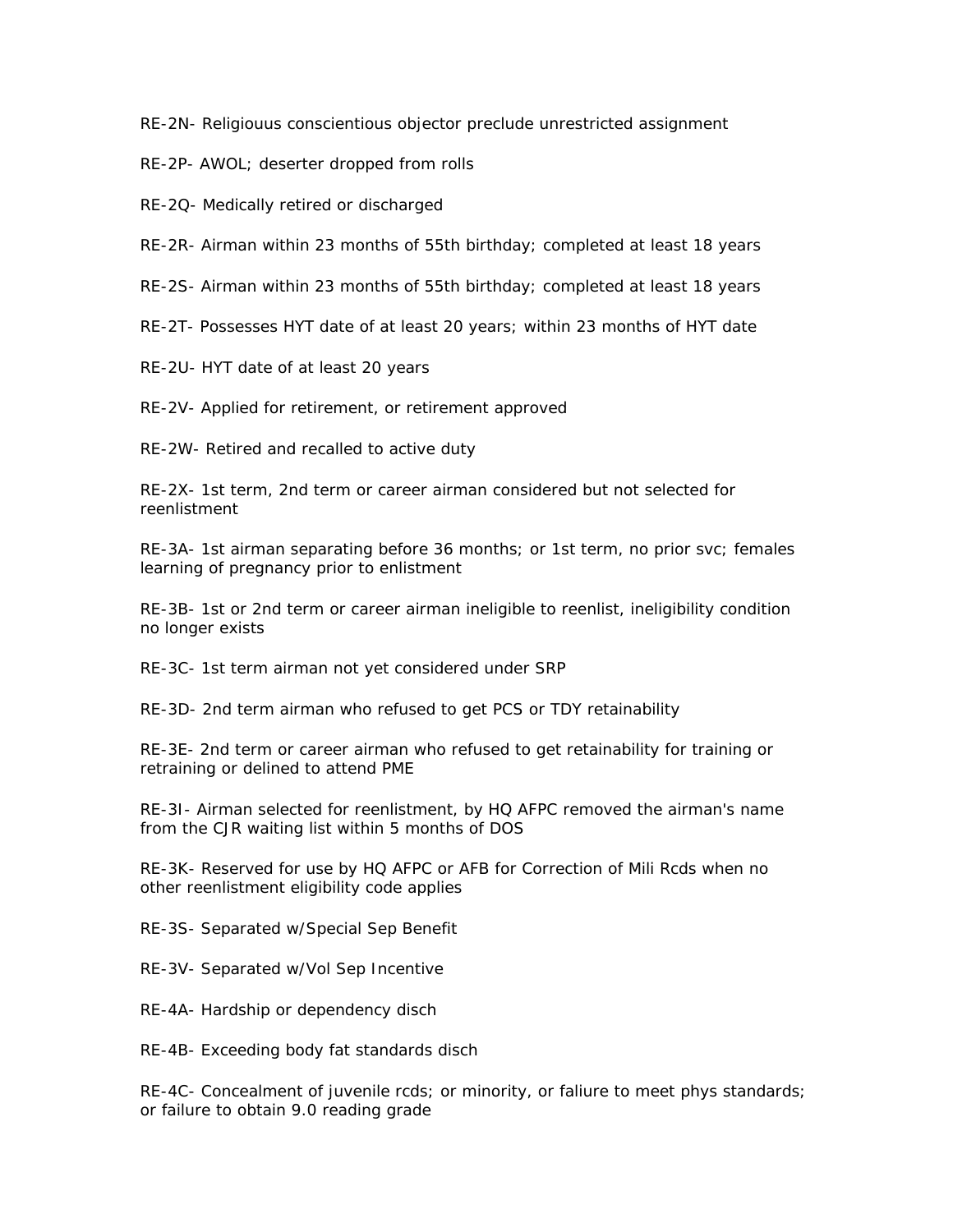RE-4D- Snr airman or Sgt w at least 9 yrs TAFMS but fewer than 16 yrs

RE-4E- A1C or below completed 31 or more months; 1st term airman; or A1C or below w

RE-4F- 5 or more days lost time. Waiver req for reenlistment

RE-4G- No AFSC skill level commensurate w/grade

RE-4H- Serving suspended punishment to Art 15

RE-4I- Serving on Control Roster

RE-4J- Entered in Phase I AF Weight Prog; or airman ineligible for period of Phase II

RE-4K- Medically disqualified for continued svc; or pending evaluation by MEB/PEB

RE-4L- Separated commissioning prog

RE-4M- Breach of enlistment/reenlistment agreement

RE-4N- Convicted by civil auth

RE-4- RE-3/93 recommended for reenlistment

## **Navy, Marine Corps, Coast Guard Reenlistment Codes**

These codes are contained on military discharge documents and determine whether or not one may reenlist or enlist in a military service at a later time. In general, those who receive a Navy/Marine/Coast Guard RE Code of 1 may reenlist in their previous service or another service with no problem. Individuals with a Navy/Marine/Coast Guard RE Code of "2" may usually reenlist in their service or another service with various restrictions, or if the circumstances which resulted in the code no longer apply. Individuals with a Navy/Marine/Coast Guard RE Code of "3" can normally reenlist in their service or another Service, but will probably require a waiver to be processed. Individuals with a Navy/Marine/Coast Guard RE Code of "4" are normally not eligible to reenlist in their service, nor join another service.

RE-1- Eligible for reenlistment.

RE-1A- Eligible for reenlistment.

RE-2- Ineligible for reenlistment. Recommended for renlistment but ineligible because of status: Fleet Reservist Retired (except for transfer to TDRL), Commissioned Officer. Warrant 0fficer, Midshipman, Cadet.

RE-3A- Failure to meet area aptitude prerequisites. Fully qunlified for enlistment, provided mental criteria of table 2-1 are met. Alien.